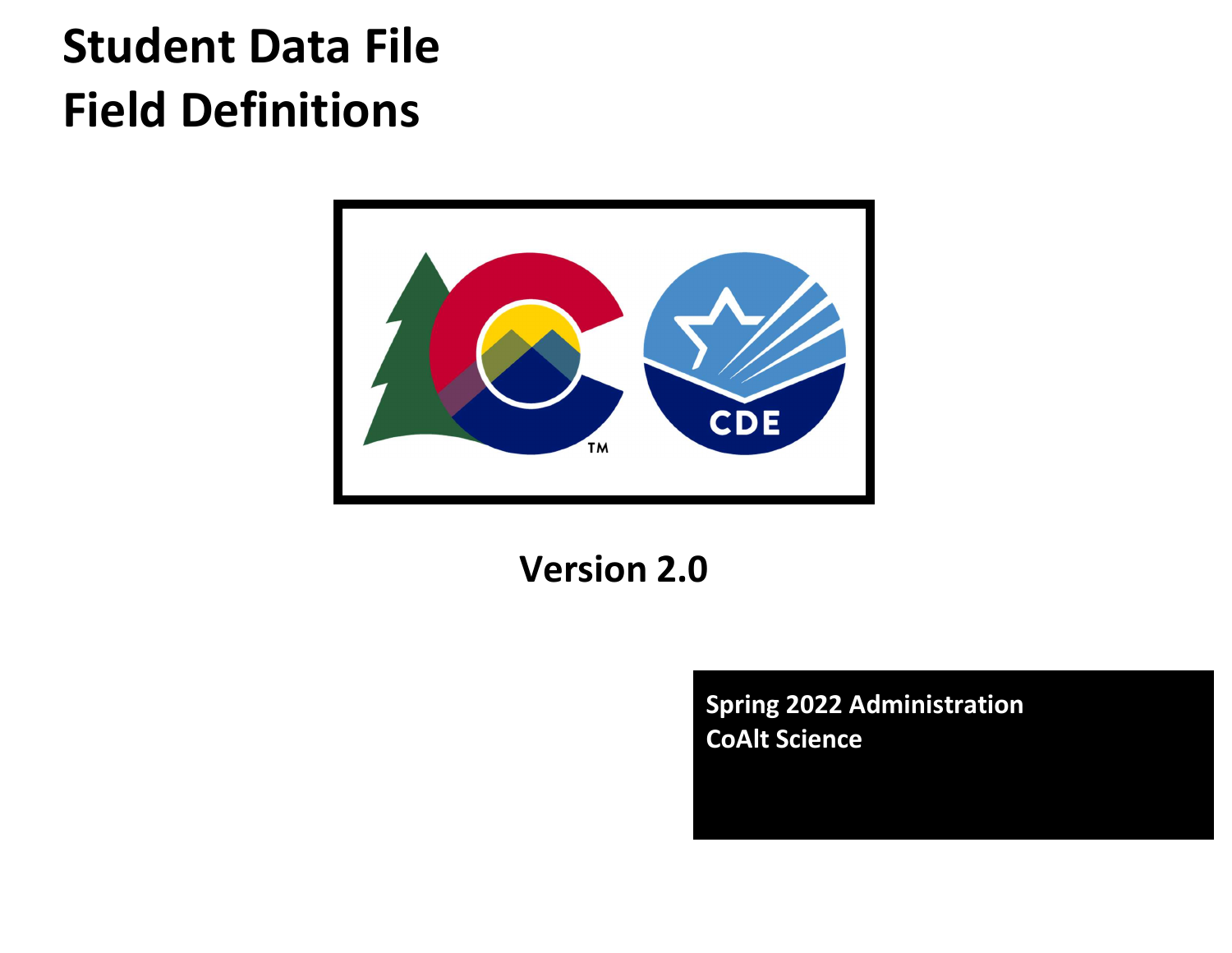

### Document Revisions

| <b>Revision Date</b> | Version | <b>Description</b>                     |  |  |  |  |  |
|----------------------|---------|----------------------------------------|--|--|--|--|--|
| 5/14/19              | 0.1     | Initial Version                        |  |  |  |  |  |
| 6/3/19               | 1.0     | CDE edits incorporated for Baseline    |  |  |  |  |  |
| 6/28/21              | 1.1     | Updates for Spring 2021 Administration |  |  |  |  |  |
| 6/30/21              | 2.0     | <b>Baseline</b>                        |  |  |  |  |  |
| 5/16/22              | 2.1     | Updates for Spring 2022 Administration |  |  |  |  |  |
| 5/31/22              | 3.0     | <b>Baseline</b>                        |  |  |  |  |  |

If assistance is needed, call 1-888-687-4759 or visit https://co.pearsonaccessnext.com/, sign in to your account, and select Contact COLORADO Support.

Copyright 2021, Pearson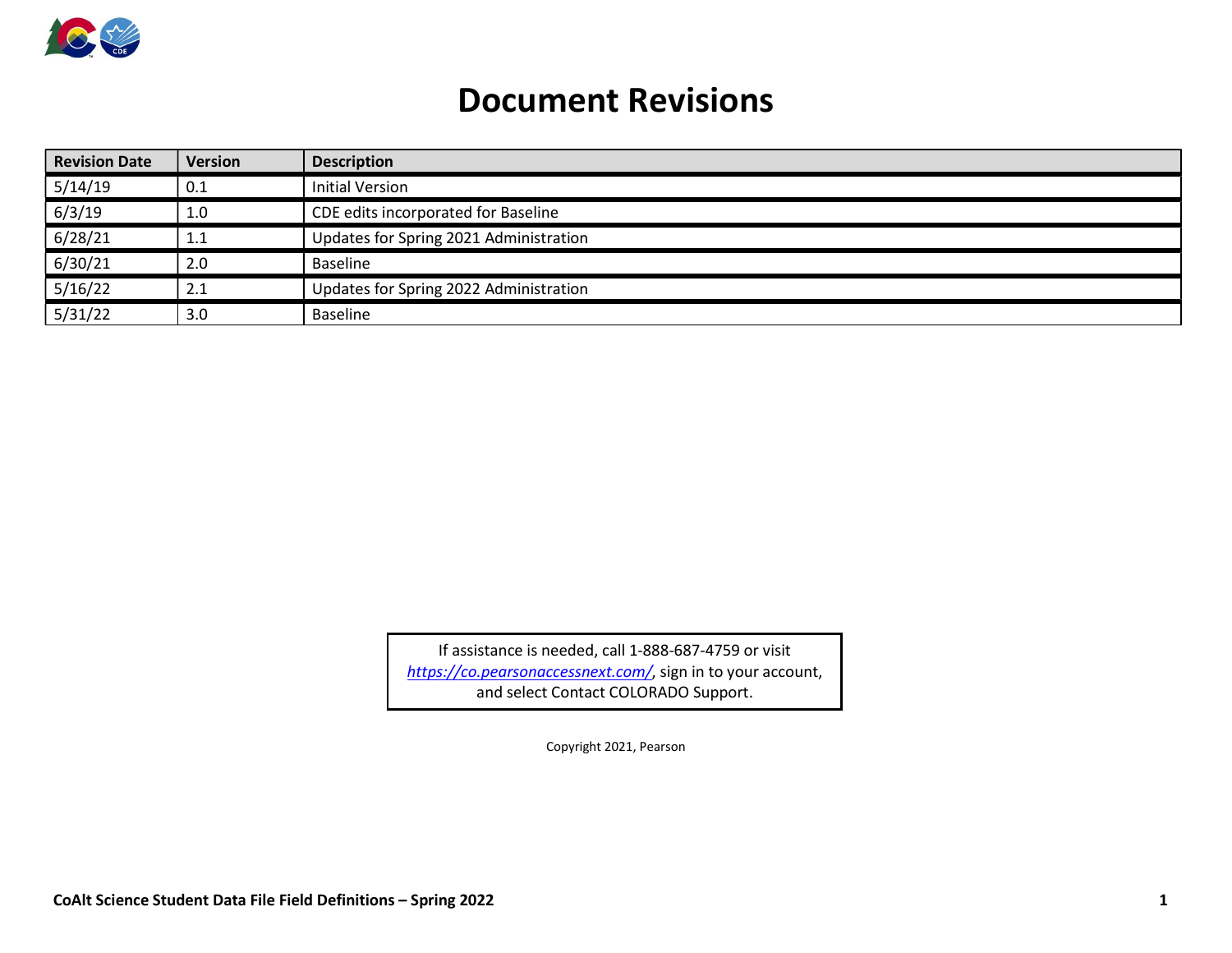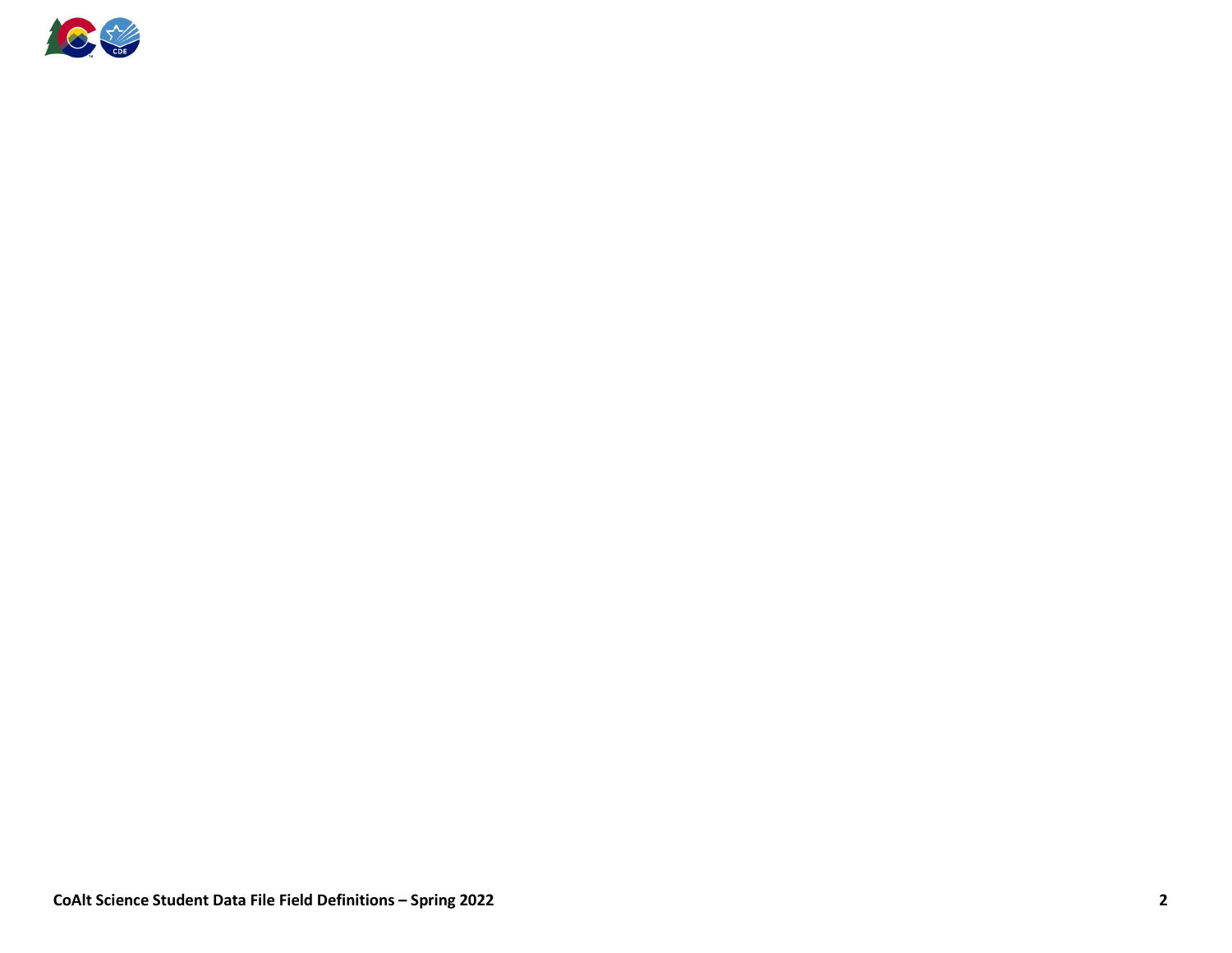

#### CoAlt Science Student Data File Field Definitions

Listed below is the file layout for the CoAlt Science Student Data File and instructions for accessing the file. The district and school files are in .csv format. The first row of the file contains the headers; subsequent rows contain the data.

Student records do not have aggregate score information in fields BR-CF if a Not Tested or Void Code was applied to the record. For student records without Not Tested or Void Coding, the fields contain data appropriate for the particular subject and grade.

#### Exporting the Student Data File

- 1. Sign into PearsonAccess<sup>next</sup>.
- 2. Select CoAlt: Science and Social Studies Spring 2022 from the administration dropdown in PearsonAccess<sup>next</sup>.
- 3. Select Published Reports under the Reports dropdown menu.
- 4. Check the box next to the name of the file.
- 5. Select Download.

Note: If you receive a notice that the file is too large to download, click on the name of the file, and it will download.

#### Importing the file into Excel

- 1. Open Excel.
- 2. Select the Data tab.
- 3. In the Get External Data group, select From Text.
- 4. Locate the downloaded Student Data File.
- 5. Double-click the file name or select the file and click Import.
- 6. The Text Import Wizard will open.

Step 1: Set original data type to Delimited. Select Next.

Step 2: Set delimiter to Comma only. Select Next.

Step 3: To retain leading zeros on fields (e.g., grade), first select all fields in the data preview, then select Text as the column data format to import data as text. Select Finish.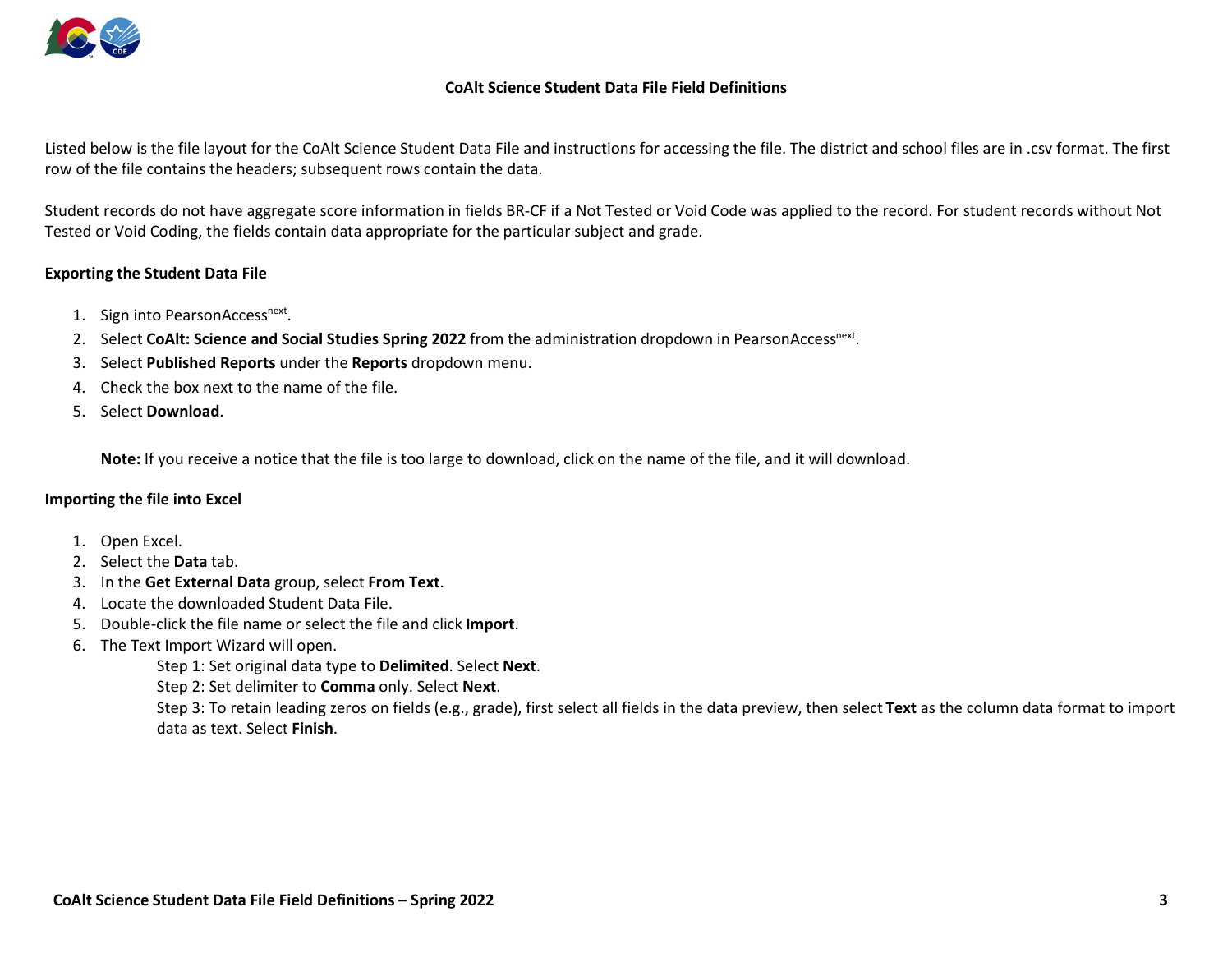

#### Student Data

| Column<br>Letter | <b>Field Name</b>                   | <b>Field</b><br>Length | <b>Field Definitions</b>                                                                                                  | <b>Expected Values</b>                                            |
|------------------|-------------------------------------|------------------------|---------------------------------------------------------------------------------------------------------------------------|-------------------------------------------------------------------|
| Α                | <b>State Abbreviation</b>           | $\overline{2}$         |                                                                                                                           | $CO = Colorado$                                                   |
| $\overline{B}$   | <b>Testing District Code</b>        | 4                      | The district responsible for administering the test for a student.                                                        | $A-Z$<br>$0-9$                                                    |
| l C              | <b>Testing School Code</b>          | 4                      | Identifier Length = 4<br>The school responsible for administering the test for a student.<br>Identifier Length = 4        | $A-Z$<br>$0-9$                                                    |
| ١D               | Responsible District Code           | 4                      | The district responsible for specific educational services and/or<br>instruction of the student.<br>Identifier Length = 4 | $A-Z$<br>$0-9$                                                    |
| l E              | Responsible School Code             | $\overline{4}$         | The school responsible for specific educational services and/or<br>instruction of the student.<br>Identifier Length = 4   | A-Z<br>$0-9$                                                      |
| ١F               | State Student Identifier<br>(SASID) | 10                     | A unique 10-digit code assigned to a student by CDE.                                                                      | A-Z<br>$0-9$<br>No embedded spaces                                |
| lG.              | Local Student Identifier            | 30                     | A unique number or alphanumeric code assigned to a student by a<br>school system or any other entity.                     | A-Z<br>$0-9$<br>No embedded spaces<br><b>Blank</b>                |
| lн               | Pearson Student Identifier          | 36                     | Unique student code assigned by PearsonAccessnext.                                                                        | $A-Z$<br>$0-9$                                                    |
|                  | Last or Surname                     | 35                     | The full legal last name borne in common by members of a family.                                                          | A-Z<br>$0-9$<br>(Standard Apostrophe)<br><b>Embedded Spaces</b>   |
|                  | <b>First Name</b>                   | 35                     | The full legal first name given to a person at birth, baptism, or<br>through legal change.                                | $A-Z$<br>$0-9$<br>(Standard Apostrophe)<br><b>Embedded Spaces</b> |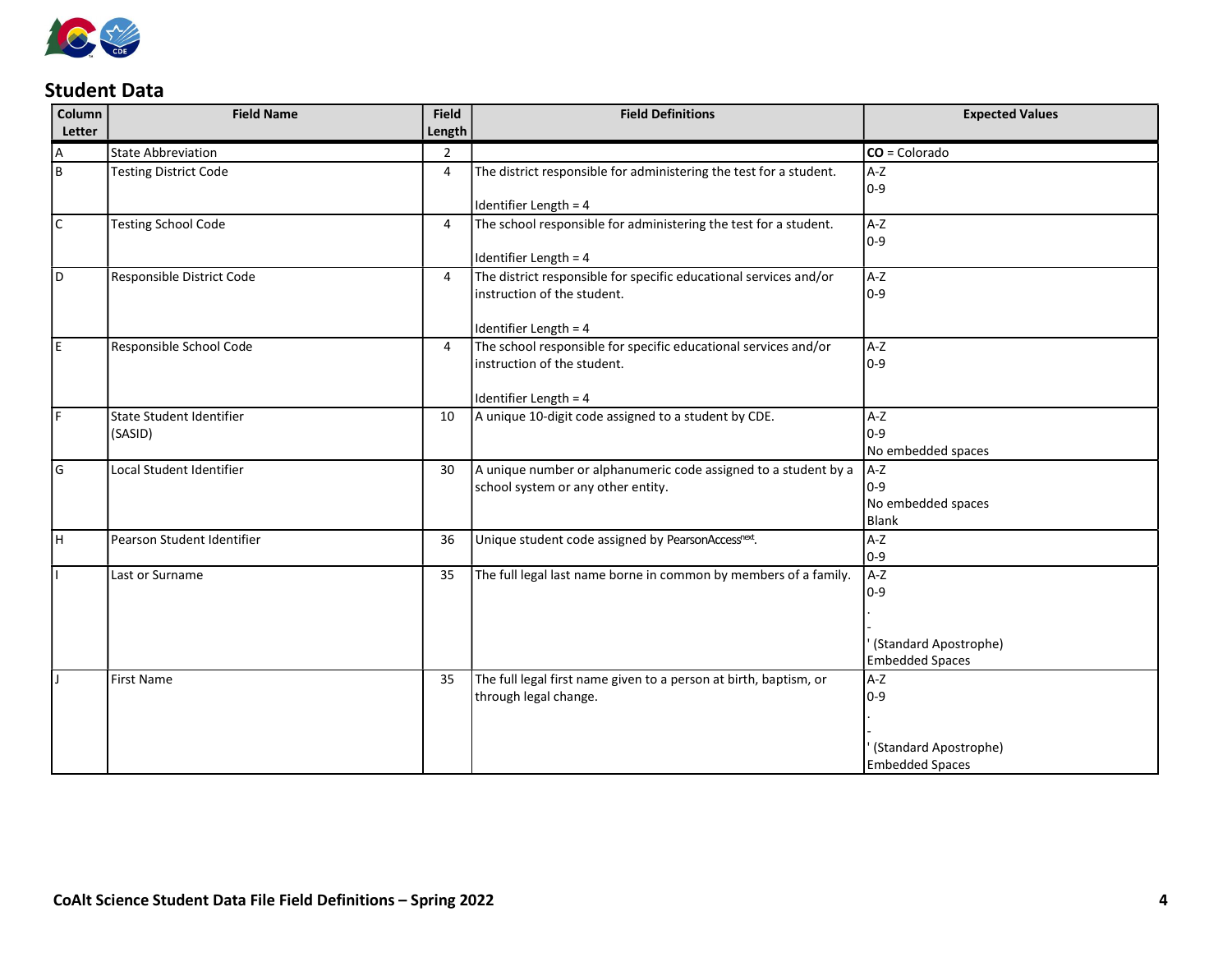

| Column | <b>Field Name</b>                         | <b>Field</b>   | <b>Field Definitions</b>                                                                                                                                                                                                                                                        | <b>Expected Values</b>                                          |
|--------|-------------------------------------------|----------------|---------------------------------------------------------------------------------------------------------------------------------------------------------------------------------------------------------------------------------------------------------------------------------|-----------------------------------------------------------------|
| Letter |                                           | Length         |                                                                                                                                                                                                                                                                                 |                                                                 |
| к      | <b>Middle Name</b>                        | 35             | A full legal middle name given to a person at birth, baptism, or<br>through legal change.                                                                                                                                                                                       | $A-Z$<br>$0-9$                                                  |
|        |                                           |                |                                                                                                                                                                                                                                                                                 | (Standard Apostrophe)<br><b>Embedded Spaces</b><br><b>Blank</b> |
| L      | <b>Birthdate</b>                          | 10             | The year, month and day on which a person was born.                                                                                                                                                                                                                             | YYYY-MM-DD                                                      |
| lм     | Sex                                       | $\mathbf{1}$   | The concept describing the biological traits that distinguish the<br>males and females of a species.                                                                                                                                                                            | $F =$ Female<br>$M = Male$                                      |
| ١N     | Date First Enrolled in US School          | 20             | The first date on which the student enrolled in a US public school.                                                                                                                                                                                                             | YYYY-MM-DD<br>Blank                                             |
| I٥     | Grade Level When Assessed                 | $\overline{2}$ | The grade of a student when assessed.                                                                                                                                                                                                                                           | $08 =$ Eighth grade<br>$11 =$ Eleventh grade                    |
| l P    | Hispanic or Latino Ethnicity              | $\mathbf{1}$   | An indication that the person traces his or her origin or descent to<br>Mexico, Puerto Rico, Cuba, Central and South America, and other<br>Spanish cultures, regardless of race.                                                                                                | $Y = Yes$<br>$N = No$<br><b>Blank</b>                           |
| lQ     | American Indian or Alaska Native          | $\mathbf{1}$   | A person having origins in any of the original peoples of North and<br>South America (including Central America), and who maintains<br>cultural identification through tribal affiliation or community<br>attachment.                                                           | $Y = Yes$<br>$N = No$<br><b>Blank</b>                           |
| l R    | Asian                                     | 1              | A person having origins in any of the original peoples of the Far<br>East, Southeast Asia, or the Indian Subcontinent. This area includes, $N = No$<br>for example, Cambodia, China, India, Japan, Korea, Malaysia,<br>Pakistan, the Philippine Islands, Thailand, and Vietnam. | $Y = Yes$<br><b>Blank</b>                                       |
| ls     | <b>Black or African American</b>          | $\mathbf{1}$   | A person having origins in any of the black racial groups of Africa.                                                                                                                                                                                                            | $\mathsf{I} \mathsf{Y} = \mathsf{Yes}$<br>$N = No$<br>Blank     |
| Iт.    | Native Hawaiian or Other Pacific Islander | $\mathbf{1}$   | A person having origins in any of the original peoples of Hawaii,<br>Guam, Samoa, or other Pacific Islands.                                                                                                                                                                     | $Y = Yes$<br>$N = No$<br><b>Blank</b>                           |
| lu     | White                                     | $\mathbf{1}$   | A person having origins in any of the original peoples of Europe,<br>Middle East, or North Africa.                                                                                                                                                                              | $Y = Yes$<br>$N = No$<br>Blank                                  |
| $\vee$ | <b>Filler Field</b>                       | $\mathbf{1}$   |                                                                                                                                                                                                                                                                                 | N/A                                                             |
| W      | Gifted and Talented                       | 1              | An indication that the student is participating in and served by a<br>Gifted/Talented program.                                                                                                                                                                                  | $Y = Yes$<br>$N = No$<br><b>Blank</b>                           |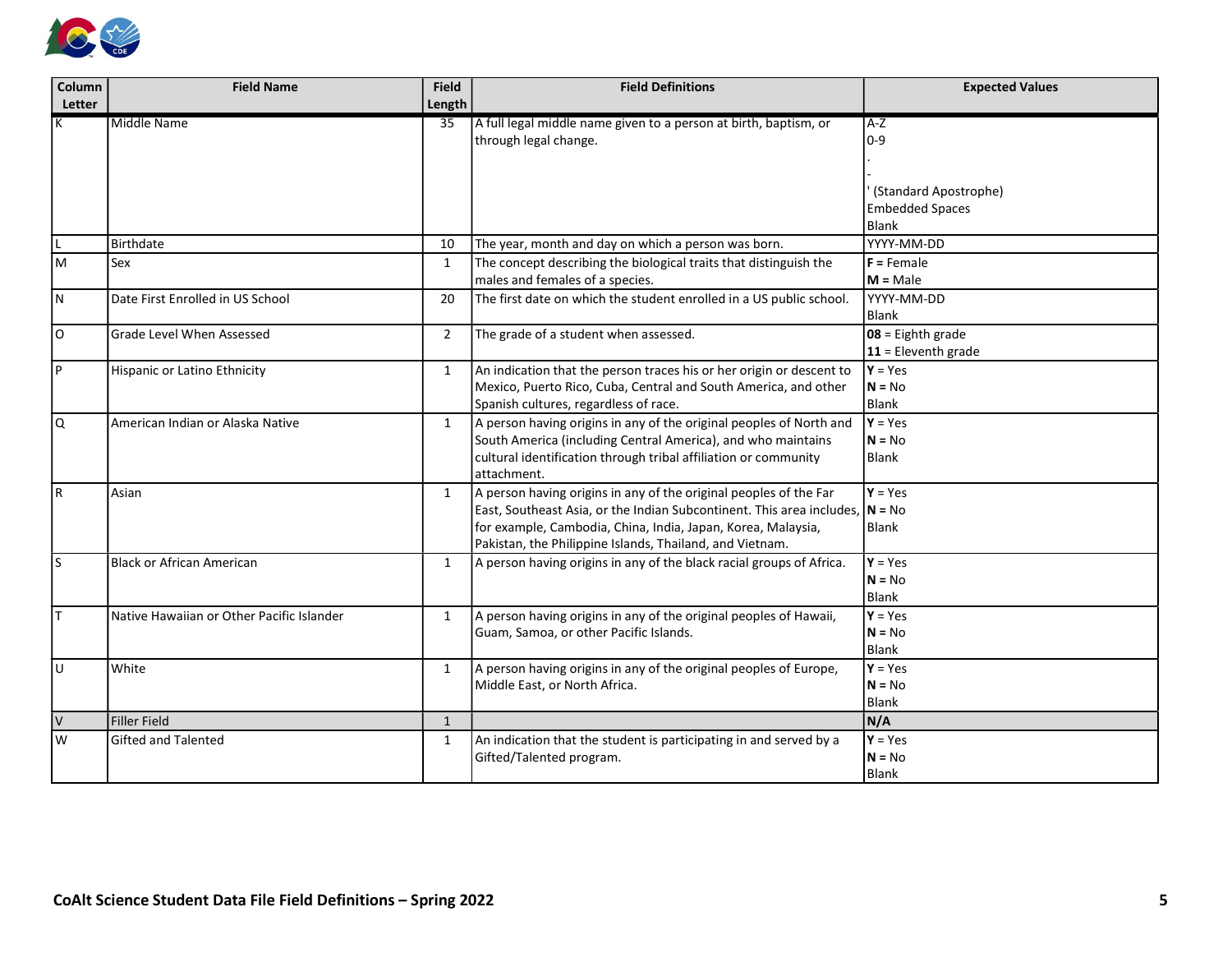

| Column    | <b>Field Name</b>                | <b>Field</b> | <b>Field Definitions</b>                                                  | <b>Expected Values</b>                               |
|-----------|----------------------------------|--------------|---------------------------------------------------------------------------|------------------------------------------------------|
| Letter    |                                  | Length       |                                                                           |                                                      |
|           | <b>Migrant Status</b>            | 1            | Persons who are, or whose parents or spouses are, migratory               | $Y = Yes$                                            |
|           |                                  |              | agricultural workers, including migratory dairy workers, or               | $N = No$                                             |
|           |                                  |              | migratory fishers, and who, in the preceding 36 months, in order to Blank |                                                      |
|           |                                  |              | obtain, or accompany such parents or spouses, in order to obtain,         |                                                      |
|           |                                  |              | temporary or seasonal employment in agricultural or fishing work          |                                                      |
|           |                                  |              | (A) have moved from one LEA to another; (B) in a state that               |                                                      |
|           |                                  |              | comprises a single LEA, have moved from one administrative area           |                                                      |
|           |                                  |              | to another within such LEA; or (C) reside in an LEA of more than          |                                                      |
|           |                                  |              | 15,000 square miles, and migrate a distance of 20 miles or more to        |                                                      |
|           |                                  |              | a temporary residence to engage in a fishing activity.                    |                                                      |
| I۷        | Economic Disadvantage Status     | $\mathbf{1}$ | An indication that the student met the State criteria for                 | $Y = Yes$                                            |
|           |                                  |              | classification as having an economic disadvantage.                        | $N = No$                                             |
|           |                                  |              |                                                                           | Blank                                                |
| Iz        | <b>Student With Disabilities</b> | 3            | A student with disability may only receive allowable                      | <b>IEP</b> = Student has IEP                         |
|           |                                  |              | accommodations if the student has an IEP or 504 plan.                     | $504$ = Student has 504 Plan                         |
|           |                                  |              |                                                                           | Blank                                                |
| AA        | Primary Disability Type          | 3            | The major or overriding disability condition that best describes a        | <b>AUT</b> = Autism                                  |
|           |                                  |              | person's impairment.                                                      | <b>DB</b> = Deaf-blindness                           |
|           |                                  |              |                                                                           | <b>DD</b> = Developmental delay                      |
|           |                                  |              |                                                                           | <b>EMN</b> = Emotional disturbance                   |
|           |                                  |              |                                                                           | HI = Hearing impairment                              |
|           |                                  |              |                                                                           | ID = Intellectual disability                         |
|           |                                  |              |                                                                           | <b>MD</b> = Multiple disabilities                    |
|           |                                  |              |                                                                           | OI = Orthopedic impairment                           |
|           |                                  |              |                                                                           | OHI = Other health impairment                        |
|           |                                  |              |                                                                           | <b>SLD</b> = Specific learning disability            |
|           |                                  |              |                                                                           | <b>SLI</b> = Speech or language impairment           |
|           |                                  |              |                                                                           | TBI = Traumatic brain injury                         |
|           |                                  |              |                                                                           | VI = Visual impairment                               |
|           |                                  |              |                                                                           | Blank                                                |
| AB        | Homeless                         | 3            | Student meets the criteria of a homeless individual according to          | $0 = No$                                             |
|           |                                  |              | the 2001 McKinney-Vento reauthorization Act.                              | $3$ = Yes and is in the physical custody of a parent |
|           |                                  |              |                                                                           | or guardian                                          |
|           |                                  |              |                                                                           | $4$ = Yes and is not in the physical custody of a    |
|           |                                  |              |                                                                           | parent or guardian (unaccompanied youth)             |
|           |                                  |              |                                                                           | Blank                                                |
| <b>AC</b> | Language Background              | 3            | Visit the following CDE link for a complete list of language              | $A-Z$                                                |
|           |                                  |              | background codes:                                                         | $000 = N/A$                                          |
|           |                                  |              | http://www.cde.state.co.us/datapipeline/language codes                    | <b>Blank</b>                                         |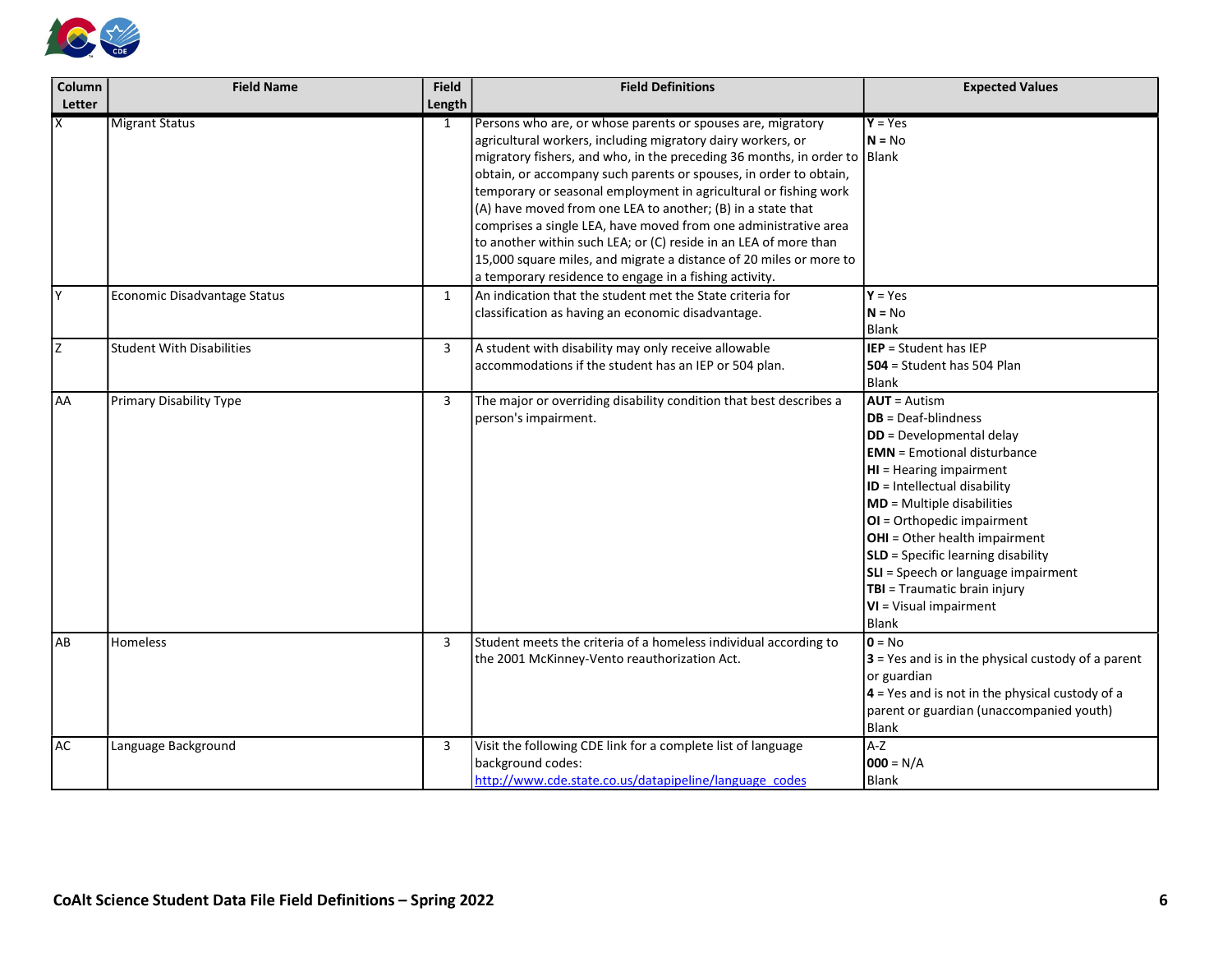

| Column    | <b>Field Name</b>            | <b>Field</b> | <b>Field Definitions</b>                                                                                                                                                               | <b>Expected Values</b>                                                                                                                                                                                                                                                                                                                                                                                            |
|-----------|------------------------------|--------------|----------------------------------------------------------------------------------------------------------------------------------------------------------------------------------------|-------------------------------------------------------------------------------------------------------------------------------------------------------------------------------------------------------------------------------------------------------------------------------------------------------------------------------------------------------------------------------------------------------------------|
| Letter    |                              | Length       |                                                                                                                                                                                        |                                                                                                                                                                                                                                                                                                                                                                                                                   |
| <b>AD</b> | Language Proficiency         | 3            | A student's English language proficiency is described by his or her<br>ability to speak, listen, read, and write in English.                                                           | $0 = Not Applicable$<br>$1 = NEP - Non English Proficient$<br>$2 = LEP - Limited English Proficient$<br>4 = PHLOTE - English Proficient<br>5 = FELL - Former ELL<br>$6$ = FEP - Monitor Year 1<br>$7 = FEP - Monitor Year 2$<br>$8$ = FEP - Exited Year 1<br>$9$ = FEP - Exited Year 2<br><b>Blank</b>                                                                                                            |
| AE        | Language Instruction Program | 3            | Student is currently enrolled in language instruction program.<br>Indicates the type of English language instructional program used<br>to educate a student who is an English learner. | $ 00 $ = No or Not Applicable<br>01 = English as a Second Language (ESL) or English<br>Language Development (ELD)<br>02 = Dual Language or Two-way Immersion<br>03 = Transitional Bilingual Education or Early-Exit<br>Bilingual Education<br>04 = Content Classes with integrated ESL Support<br>05 = Newcomer programs<br>$97 =$ Other<br>98 = Not in a Language Instruction Program,<br>Parent Choice<br>Blank |
| <b>AF</b> | Title 1                      | 3            | Student receives Title 1 funding.                                                                                                                                                      | $0 = No$<br>$1 = Yes$<br><b>Blank</b>                                                                                                                                                                                                                                                                                                                                                                             |
| AG        | Continuous in District       | 3            | Student enrolled in the district continuously since the October<br>Count date for the 2020-21 school year.                                                                             | $0 = No$<br>$1 = Yes$<br><b>Blank</b>                                                                                                                                                                                                                                                                                                                                                                             |
| AH        | Continuous in School         | 3            | Student enrolled in the school continuously since the October<br>Count date for the 2020-21 school year.                                                                               | $0 = No$<br>$1 = Yes$<br><b>Blank</b>                                                                                                                                                                                                                                                                                                                                                                             |
| AI        | Expelled                     | 3            | Student expelled from school or district.                                                                                                                                              | $0 = No$<br>$1 =$ Expelled<br><b>Blank</b>                                                                                                                                                                                                                                                                                                                                                                        |
| AJ        | <b>Filler Field</b>          | 6            |                                                                                                                                                                                        | N/A                                                                                                                                                                                                                                                                                                                                                                                                               |
| AK        | <b>Preferred First Name</b>  | 35           | An alternative to the student's legal first name. Student's chosen<br>first name.                                                                                                      | $A-Z$<br>$0-9$<br>(Standard Apostrophe)<br><b>Embedded Spaces</b><br><b>Blank</b>                                                                                                                                                                                                                                                                                                                                 |
| AL        | <b>Filler Field</b>          | $\mathbf{1}$ |                                                                                                                                                                                        | N/A                                                                                                                                                                                                                                                                                                                                                                                                               |
| <b>AM</b> | <b>Filler Field</b>          | $\mathbf{1}$ |                                                                                                                                                                                        | N/A                                                                                                                                                                                                                                                                                                                                                                                                               |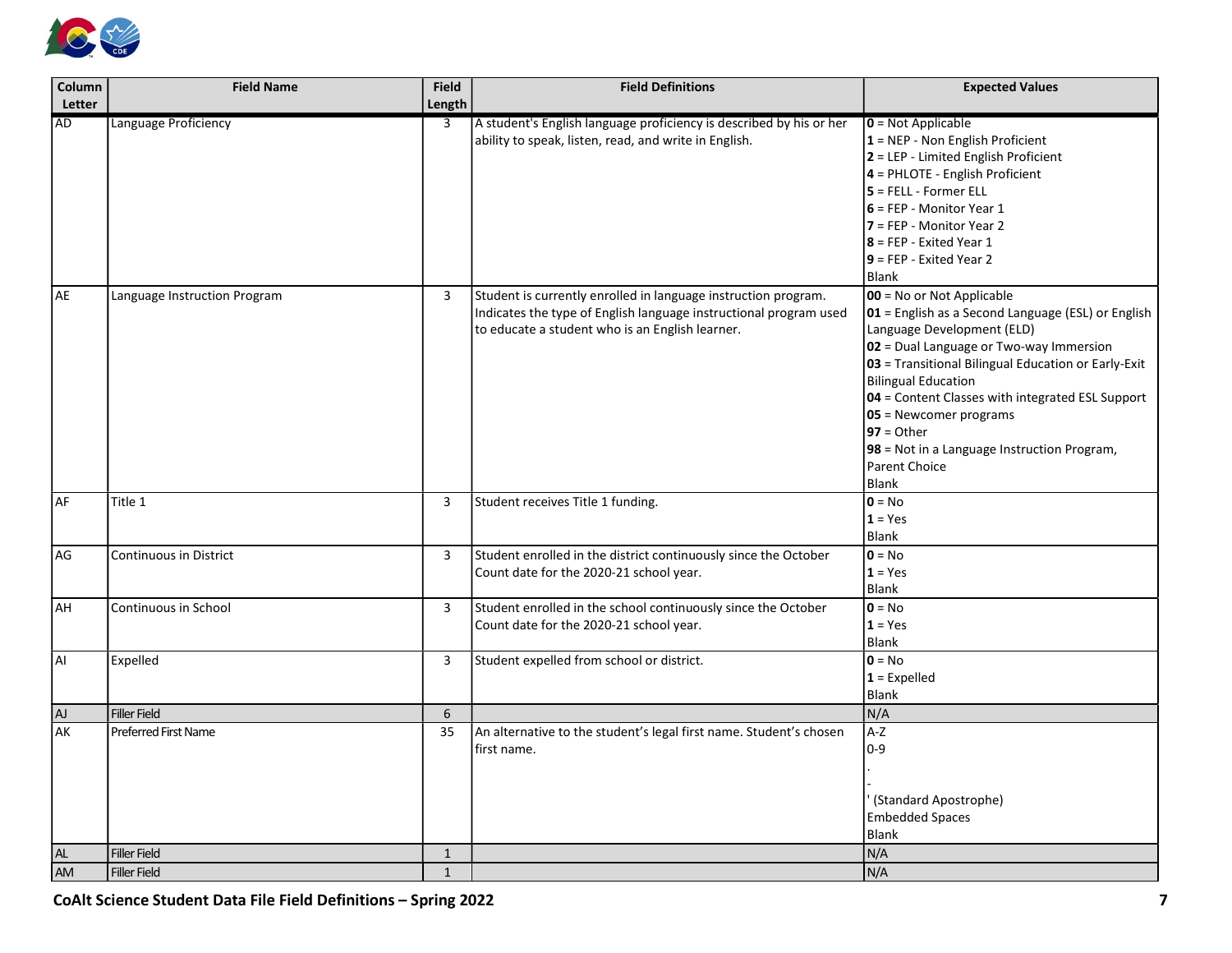

| Column    | <b>Field Name</b>              | <b>Field</b>   | <b>Field Definitions</b>                                                   | <b>Expected Values</b>                                                  |
|-----------|--------------------------------|----------------|----------------------------------------------------------------------------|-------------------------------------------------------------------------|
| Letter    |                                | Length         |                                                                            |                                                                         |
| AN        | <b>Filler Field</b>            | 50             |                                                                            | N/A                                                                     |
| AO        | <b>Filler Field</b>            | 45             |                                                                            | N/A                                                                     |
| AP        | <b>Test Code</b>               | 5              | Identifier assigned to the test name.                                      | $SC05A = Grade 5 Science$                                               |
|           |                                |                |                                                                            | SCO8A = Grade 8 Science                                                 |
|           |                                |                |                                                                            | <b>SCHSA</b> = High School Science                                      |
| AQ        | Filler Field                   | $\mathbf{1}$   |                                                                            | N/A                                                                     |
| AR        | <b>Filler Field</b>            | $\mathbf{1}$   |                                                                            | N/A                                                                     |
| AS        | <b>Filler Field</b>            | $\overline{2}$ |                                                                            | N/A                                                                     |
| <b>AT</b> | <b>Filler Field</b>            | $\overline{2}$ |                                                                            | N/A                                                                     |
| AU        | <b>Filler Field</b>            | $\overline{3}$ |                                                                            | N/A                                                                     |
| AV        | <b>Filler Field</b>            | $\mathbf{1}$   |                                                                            | N/A                                                                     |
| AW        | <b>Filler Field</b>            | $\overline{2}$ |                                                                            | N/A                                                                     |
| AY        | <b>Filler Field</b>            | $\overline{2}$ |                                                                            | N/A                                                                     |
| <b>AZ</b> | <b>Filler Field</b>            | $\overline{2}$ |                                                                            | N/A                                                                     |
| <b>BA</b> | <b>Filler Field</b>            | $\overline{2}$ |                                                                            | N/A                                                                     |
| <b>BB</b> | <b>Filler Field</b>            | $\mathbf{1}$   |                                                                            | N/A                                                                     |
| BC        | <b>Filler Field</b>            | $\overline{3}$ |                                                                            | N/A                                                                     |
| <b>BD</b> | <b>Filler Field</b>            | $\overline{2}$ |                                                                            | N/A                                                                     |
| <b>BE</b> | <b>Filler Field</b>            | $\mathbf{3}$   |                                                                            | N/A                                                                     |
| <b>BF</b> | <b>Filler Field</b>            | $\mathbf 1$    |                                                                            | N/A                                                                     |
| <b>BG</b> | <b>Filler Field</b>            | $\overline{2}$ |                                                                            | N/A                                                                     |
| <b>BH</b> | <b>Filler Field</b>            | $\overline{2}$ |                                                                            | N/A                                                                     |
| <b>BI</b> | Filler Field                   | $\mathbf 1$    |                                                                            | N/A                                                                     |
| BJ        | <b>Filler Field</b>            | $\overline{2}$ |                                                                            | N/A                                                                     |
| <b>BK</b> | <b>Filler Field</b>            | $\sqrt{6}$     |                                                                            | N/A                                                                     |
| <b>BL</b> | <b>Student Test UUID</b>       | 36             | System generated unique identifier assigned to the student test            | $A-Z$                                                                   |
|           |                                |                |                                                                            | $0-9$                                                                   |
|           |                                |                |                                                                            | Blank                                                                   |
| <b>BM</b> | Form ID                        | 50             |                                                                            | $A-Z$                                                                   |
|           |                                |                |                                                                            | $0-9$                                                                   |
|           |                                |                |                                                                            | Blank                                                                   |
| BN        | <b>Test Status</b>             | $\overline{7}$ |                                                                            | Assign                                                                  |
|           |                                |                |                                                                            | <b>Testing</b>                                                          |
|           |                                |                |                                                                            | Attempt                                                                 |
| <b>BO</b> | <b>Total Test Items</b>        | 3              | Total number of questions/items on an administered test. Only displayed if | $\overline{0-9}$                                                        |
|           |                                |                | Test Attemptedness Flag is not blank.                                      | blank                                                                   |
| BP        | <b>Test Attemptedness Flag</b> | $\mathbf{1}$   | Flag indicating the test met test attempt criteria.                        | $Y = Test$ attempt processed and met test attempt                       |
|           |                                |                |                                                                            | criteria.                                                               |
|           |                                |                |                                                                            | $N$ = Test attempt processed and did NOT meet<br>test attempt criteria. |
|           |                                |                |                                                                            | Blank = Test attempt not yet processed to                               |
|           |                                |                |                                                                            | determine if attempted.                                                 |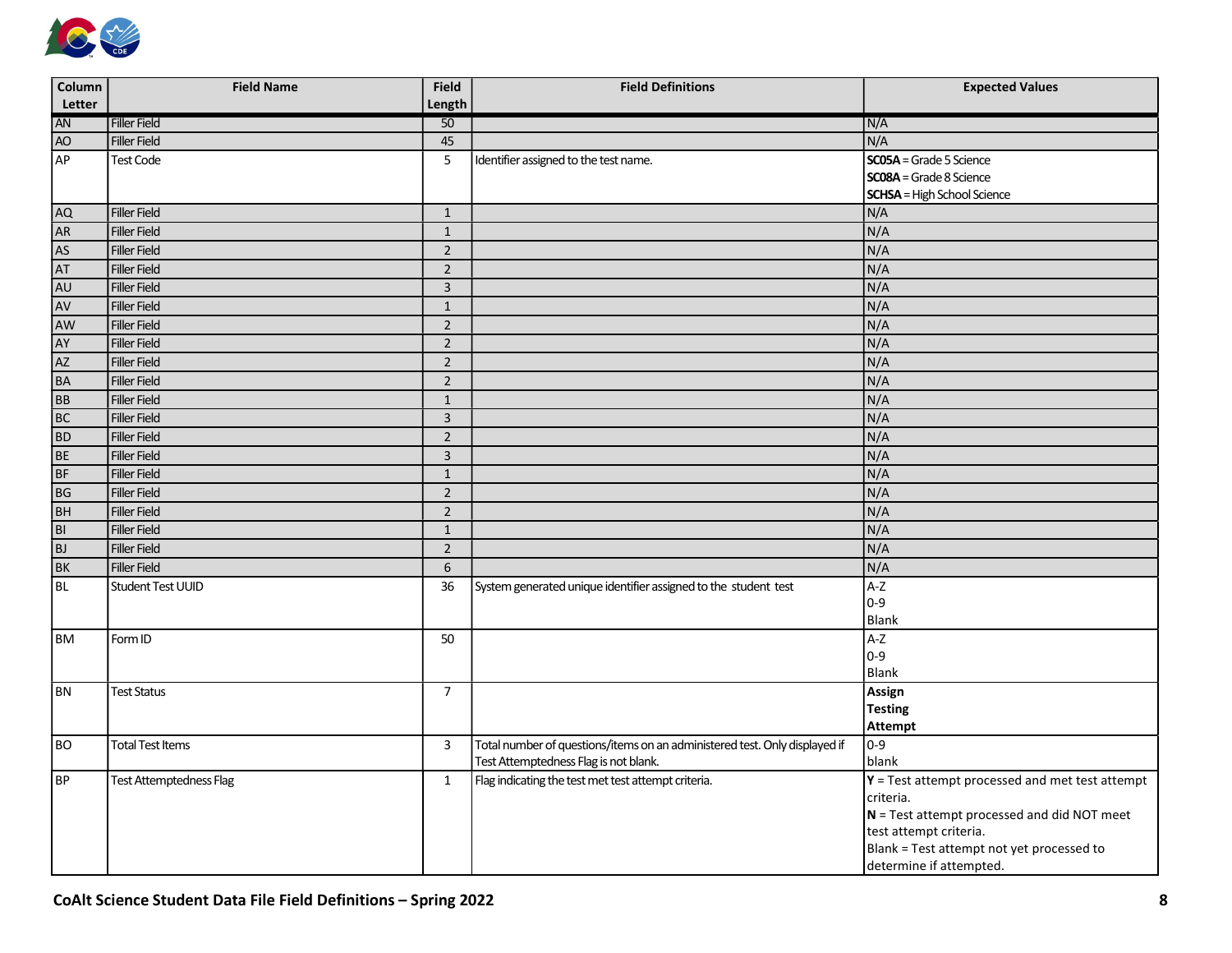

| Column     | <b>Field Name</b>                 | <b>Field</b>   | <b>Field Definitions</b>                                                                                | <b>Expected Values</b>                                                                                                                                                                                                                                                                                                                                            |
|------------|-----------------------------------|----------------|---------------------------------------------------------------------------------------------------------|-------------------------------------------------------------------------------------------------------------------------------------------------------------------------------------------------------------------------------------------------------------------------------------------------------------------------------------------------------------------|
| Letter     |                                   | Length         |                                                                                                         |                                                                                                                                                                                                                                                                                                                                                                   |
| <b>BQ</b>  | <b>Total Test Items Attempted</b> | 3              | Total number of items attempted on the test. Only displayed if Test<br>Attemptedness Flag is not blank. | $0 - 9$<br>blank                                                                                                                                                                                                                                                                                                                                                  |
| BR         | Not Tested Code                   | $\mathbf{1}$   | Flag for Not Tested Reason.                                                                             | $Y = Yes$<br>Blank                                                                                                                                                                                                                                                                                                                                                |
| l BS       | Not Tested Reason                 | $\overline{2}$ | Reason associated with the Not Tested Code.                                                             | $100 =$ Absent<br>01 = Took Other Assessment OR Duplicate<br>03 = Withdrew Before/During Testing<br>04 = Student Test Refusal<br>$05$ = State Use Only 05<br>$106$ = Misadministration<br>07 = Medical Exemption<br>08 = Part Time Public and Part Time Home School<br>Student<br>09 = Parent Excuse<br>$10$ = State Use Only 10<br>Blank                         |
| $\sqrt{B}$ | Void Score Code                   | $\mathbf{1}$   | Flag for voiding the test attempt score.                                                                | $Y = Yes$<br>Blank                                                                                                                                                                                                                                                                                                                                                |
| <b>BU</b>  | Void Score Reason                 | $\overline{2}$ | Reason associated with the Void Test Score Code.                                                        | 01 = Took Other Assessment OR Duplicate<br>02 = Interrupted and Not Completed<br>03 = Withdrew Before/During Testing<br>04 = Student Test Refusal<br>05 = State Use Only 05<br>06 = Misadministration<br>07 = Medical Exemption<br>08 = Part Time Public and Part Time Home School<br>Student<br>$09$ = Parent Excuse<br>$10 =$ State Use Only 10<br><b>Blank</b> |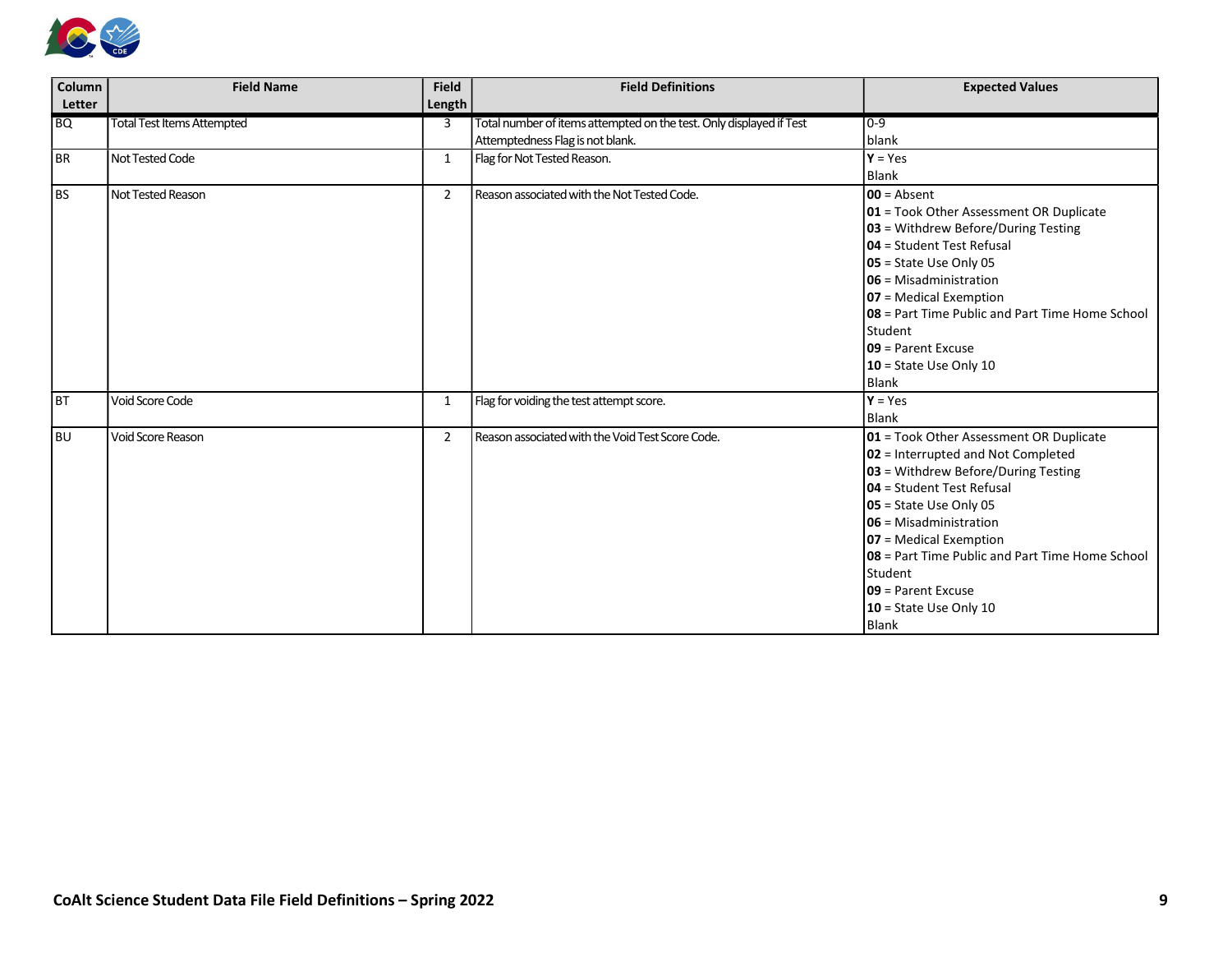

| Column    | <b>Field Name</b>              | <b>Field</b>   | <b>Field Definitions</b>                                                                        | <b>Expected Values</b>                                                                                                                                                                                                                                                                                                                                                                                                                                                                                                                                                                                                                                                                                                                                                           |
|-----------|--------------------------------|----------------|-------------------------------------------------------------------------------------------------|----------------------------------------------------------------------------------------------------------------------------------------------------------------------------------------------------------------------------------------------------------------------------------------------------------------------------------------------------------------------------------------------------------------------------------------------------------------------------------------------------------------------------------------------------------------------------------------------------------------------------------------------------------------------------------------------------------------------------------------------------------------------------------|
| Letter    |                                | Length         |                                                                                                 |                                                                                                                                                                                                                                                                                                                                                                                                                                                                                                                                                                                                                                                                                                                                                                                  |
| <b>BV</b> | <b>Calculated Invalidation</b> | 30             | Automatically populated based on Not Tested, Void Test Score, and Report<br>Suppression fields. | <b>Absent</b><br><b>Other Assessment OR Duplicate</b><br>Interrupted and Not Completed<br><b>Withdrew Before/During Testing</b><br><b>Student Test Refusal</b><br><b>State Use Only 05</b><br><b>State Use Only 10</b><br>Non-approved Accommodation<br>Misadministration<br><b>Medical Exemption</b><br><b>Part Time Public/Home School</b><br><b>Parent Excuse</b><br>Valid Score<br><b>Not Attempted</b><br><b>Blank</b>                                                                                                                                                                                                                                                                                                                                                      |
| <b>BW</b> | <b>Report Suppression Code</b> | $\overline{2}$ | If Report Suppression Action is non-blank then Report Suppression<br>Code must be non-blank.    | $ 01 $ = Home School Student<br>03 = Off Grade Tester/State Use<br>$106$ = Misadministration<br><b>Blank</b>                                                                                                                                                                                                                                                                                                                                                                                                                                                                                                                                                                                                                                                                     |
| <b>BX</b> | Report Suppression Action      | $2^{\circ}$    | Description of the reporting action associated with the Report<br>Suppression Code.             | 02 = The student record receives a Student<br>Performance Report (SPR) and the student record<br>is included on the Roster Report. Excluded from<br>all Aggregated Reports (Growth and Performance<br>views for School, District, State).<br>04 = The student record receives a Student<br>Performance Report (SPR) with a summative score<br>and the student record is included on the Roster<br>Report with a summative score. The student is<br>excluded from all Aggregate reports (Performance<br>views for School, State, District).<br>05 = The student record only receives a Student<br>Performance Report (SPR). The student record is<br>excluded from the Roster Report and all<br>Aggregated Reports (Growth and Performance<br>views for School, District, State). |
| BY)       | Assessment Year                | 9              |                                                                                                 | 2021-2022                                                                                                                                                                                                                                                                                                                                                                                                                                                                                                                                                                                                                                                                                                                                                                        |
| <b>BZ</b> | Subject                        | 35             |                                                                                                 | <b>Science</b>                                                                                                                                                                                                                                                                                                                                                                                                                                                                                                                                                                                                                                                                                                                                                                   |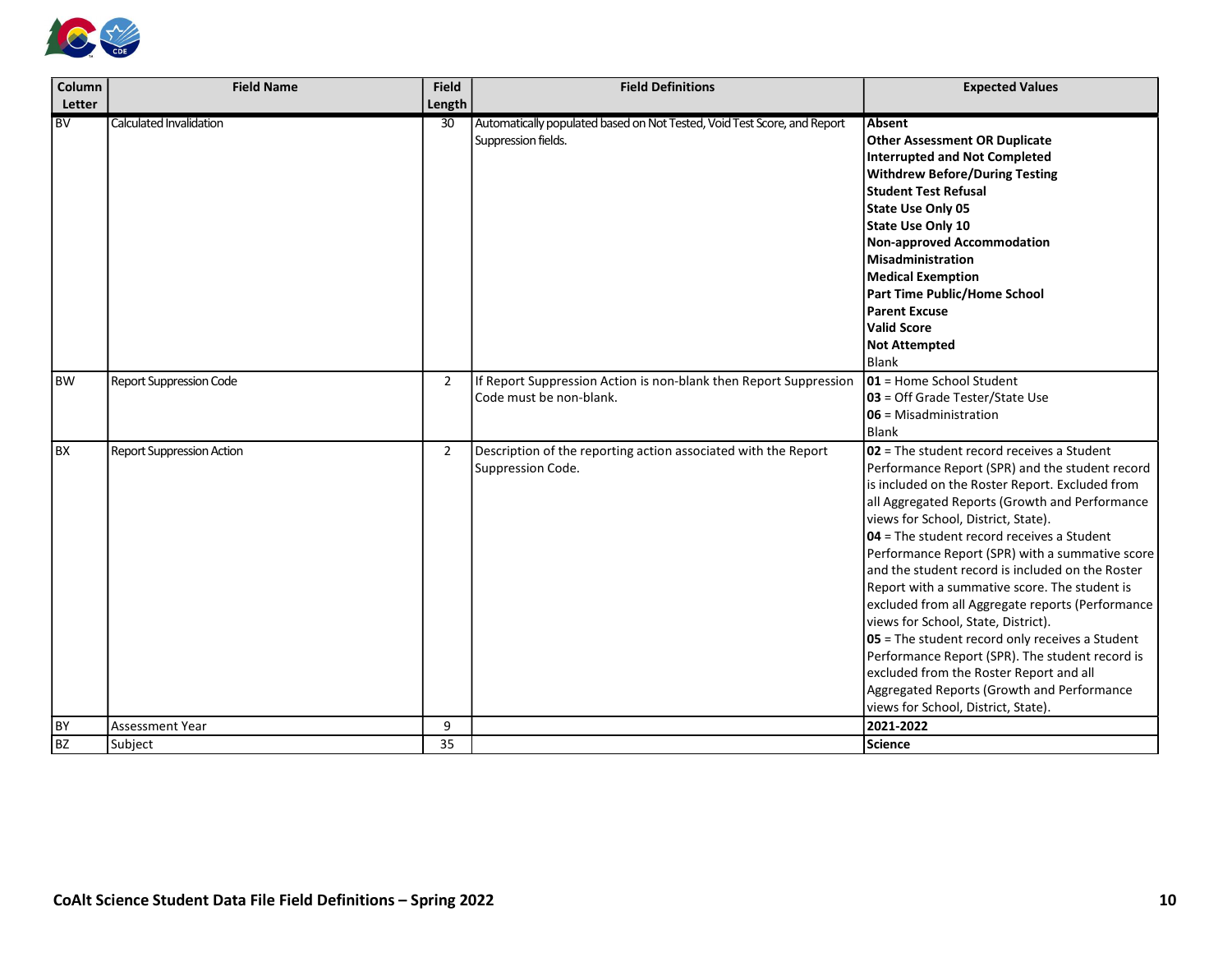

| <b>Column</b> | <b>Field Name</b>            | Field          | <b>Field Definitions</b> | <b>Expected Values</b>                         |
|---------------|------------------------------|----------------|--------------------------|------------------------------------------------|
| Letter        |                              | Length         |                          |                                                |
| CA            | Federal Race Ethnicity       | $\overline{2}$ |                          | 01 = American Indian or Alaska Native          |
|               |                              |                |                          | $ 02 $ = Asian                                 |
|               |                              |                |                          | 03 = Black or African American                 |
|               |                              |                |                          | $\boxed{04}$ = Hispanic or Latino              |
|               |                              |                |                          | $ 05 $ = White                                 |
|               |                              |                |                          | 06 = Native Hawaiian or other Pacific Islander |
|               |                              |                |                          | $ 07 $ = Two or more races                     |
|               |                              |                |                          | $ 00 $ = Could not resolve                     |
| CE            | <b>Testing District Name</b> | 60             |                          | A-Z                                            |
|               |                              |                |                          | $ 0-9 $                                        |
|               |                              |                |                          |                                                |
|               |                              |                |                          |                                                |
|               |                              |                |                          | (Standard Apostrophe)                          |
|               |                              |                |                          |                                                |
|               |                              |                |                          | &                                              |
|               |                              |                |                          |                                                |
|               |                              |                |                          |                                                |
|               |                              |                |                          |                                                |
|               |                              |                |                          | Embedded spaces                                |
| cc            | <b>Testing School Name</b>   | 60             |                          | $A-Z$                                          |
|               |                              |                |                          | $ 0-9 $                                        |
|               |                              |                |                          |                                                |
|               |                              |                |                          |                                                |
|               |                              |                |                          | (Standard Apostrophe)                          |
|               |                              |                |                          |                                                |
|               |                              |                |                          | &                                              |
|               |                              |                |                          |                                                |
|               |                              |                |                          |                                                |
|               |                              |                |                          |                                                |
|               |                              |                |                          |                                                |
|               |                              |                |                          | Embedded spaces                                |
| CD            | Responsible District Name    | 60             |                          | $A-Z$                                          |
|               |                              |                |                          | $0 - 9$                                        |
|               |                              |                |                          |                                                |
|               |                              |                |                          |                                                |
|               |                              |                |                          | (Standard Apostrophe)                          |
|               |                              |                |                          |                                                |
|               |                              |                |                          | &                                              |
|               |                              |                |                          |                                                |
|               |                              |                |                          |                                                |
|               |                              |                |                          |                                                |
|               |                              |                |                          |                                                |
|               |                              |                |                          | <b>Embedded spaces</b>                         |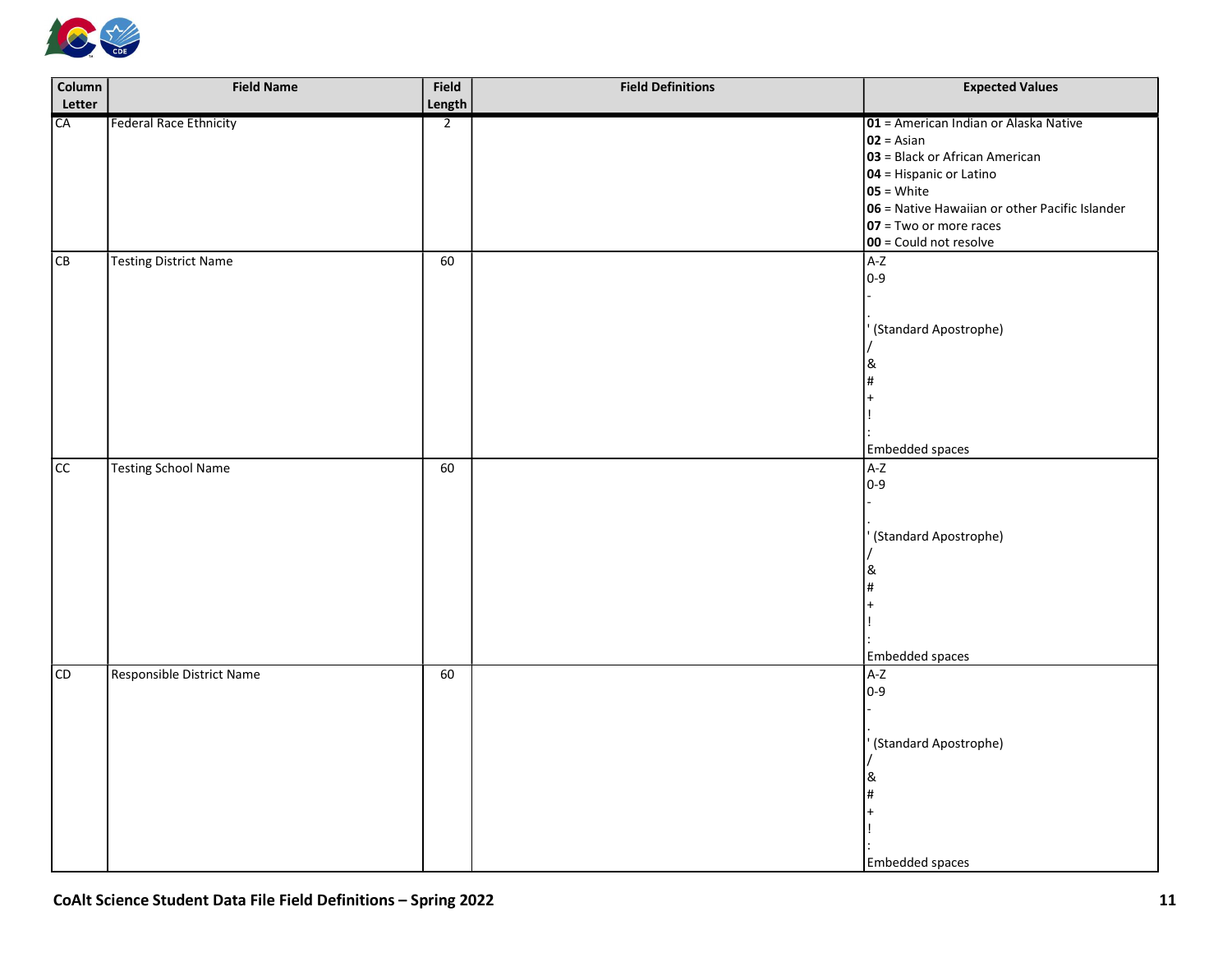

| <b>Column</b>                                                                                                                                                                                                                                                                                                       | <b>Field Name</b>                               | Field                   | <b>Field Definitions</b>                  | <b>Expected Values</b>    |
|---------------------------------------------------------------------------------------------------------------------------------------------------------------------------------------------------------------------------------------------------------------------------------------------------------------------|-------------------------------------------------|-------------------------|-------------------------------------------|---------------------------|
| Letter                                                                                                                                                                                                                                                                                                              |                                                 | Length                  |                                           |                           |
| CE                                                                                                                                                                                                                                                                                                                  | Responsible School Name                         | 60                      |                                           | $A-Z$                     |
|                                                                                                                                                                                                                                                                                                                     |                                                 |                         |                                           | $0 - 9$                   |
|                                                                                                                                                                                                                                                                                                                     |                                                 |                         |                                           |                           |
|                                                                                                                                                                                                                                                                                                                     |                                                 |                         |                                           | (Standard Apostrophe)     |
|                                                                                                                                                                                                                                                                                                                     |                                                 |                         |                                           |                           |
|                                                                                                                                                                                                                                                                                                                     |                                                 |                         |                                           |                           |
|                                                                                                                                                                                                                                                                                                                     |                                                 |                         |                                           |                           |
|                                                                                                                                                                                                                                                                                                                     |                                                 |                         |                                           |                           |
|                                                                                                                                                                                                                                                                                                                     |                                                 |                         |                                           |                           |
|                                                                                                                                                                                                                                                                                                                     |                                                 |                         |                                           |                           |
|                                                                                                                                                                                                                                                                                                                     |                                                 |                         |                                           | <b>Embedded spaces</b>    |
| CF                                                                                                                                                                                                                                                                                                                  | Overall Percentile Rank of student of the state | 3                       | Percentile Rank                           | Numeric                   |
|                                                                                                                                                                                                                                                                                                                     |                                                 |                         |                                           | Blank                     |
| CG                                                                                                                                                                                                                                                                                                                  | Filler Field                                    | $\overline{3}$          |                                           | N/A                       |
| $\begin{array}{c}\nCH \\ Cl\n\end{array}$                                                                                                                                                                                                                                                                           | Filler Field                                    | $\mathbf 1$             |                                           |                           |
|                                                                                                                                                                                                                                                                                                                     | Filler Field                                    | $\overline{3}$          |                                           | N/A                       |
| $\overline{C}$                                                                                                                                                                                                                                                                                                      | Points Possible                                 | $\overline{\mathbf{3}}$ | Points possible at the overall test level | $\overline{0-9}$<br>Blank |
|                                                                                                                                                                                                                                                                                                                     | Filler Field                                    | $9\,$                   |                                           | N/A                       |
| $\begin{array}{c}\nCK \\ CL\n\end{array}$                                                                                                                                                                                                                                                                           | Filler Field                                    | $\overline{\mathbf{3}}$ |                                           | N/A                       |
| CM                                                                                                                                                                                                                                                                                                                  | Filler Field                                    | $\overline{3}$          |                                           | N/A                       |
| CN                                                                                                                                                                                                                                                                                                                  | Filler Field                                    | $\overline{3}$          |                                           | N/A                       |
| CO                                                                                                                                                                                                                                                                                                                  | Filler Field                                    | $\overline{\mathbf{3}}$ |                                           | N/A                       |
| CP                                                                                                                                                                                                                                                                                                                  | Filler Field                                    | $\overline{3}$          |                                           | N/A                       |
| CQ                                                                                                                                                                                                                                                                                                                  | Filler Field                                    | $\overline{3}$          |                                           | N/A                       |
| CR                                                                                                                                                                                                                                                                                                                  | Filler Field                                    | $\overline{3}$          |                                           | N/A                       |
| CS                                                                                                                                                                                                                                                                                                                  | Filler Field                                    | $\overline{\mathbf{3}}$ |                                           | N/A                       |
| CT                                                                                                                                                                                                                                                                                                                  | Filler Field                                    | $\mathsf{3}$            |                                           | N/A                       |
|                                                                                                                                                                                                                                                                                                                     | Filler Field                                    | $\overline{3}$          |                                           | N/A                       |
| $rac{1}{2}$                                                                                                                                                                                                                                                                                                         | Filler Field                                    | $\overline{3}$          |                                           | N/A                       |
| CW                                                                                                                                                                                                                                                                                                                  | Filler Field                                    | $\overline{3}$          |                                           | N/A                       |
|                                                                                                                                                                                                                                                                                                                     | Filler Field                                    | 3                       |                                           | N/A                       |
|                                                                                                                                                                                                                                                                                                                     | Filler Field                                    | $\overline{3}$          |                                           | N/A                       |
| $\frac{X}{C}$ $\frac{X}{D}$ $\frac{X}{D}$ $\frac{X}{D}$ $\frac{X}{D}$ $\frac{X}{D}$ $\frac{X}{D}$ $\frac{X}{D}$ $\frac{X}{D}$ $\frac{X}{D}$ $\frac{X}{D}$ $\frac{X}{D}$ $\frac{X}{D}$ $\frac{X}{D}$ $\frac{X}{D}$ $\frac{X}{D}$ $\frac{X}{D}$ $\frac{X}{D}$ $\frac{X}{D}$ $\frac{X}{D}$ $\frac{X}{D}$ $\frac{X}{D}$ | Filler Field                                    | $\overline{3}$          |                                           | N/A                       |
|                                                                                                                                                                                                                                                                                                                     | Filler Field                                    | $\overline{3}$          |                                           | N/A                       |
|                                                                                                                                                                                                                                                                                                                     | Filler Field                                    | $\overline{3}$          |                                           | N/A                       |
| $\begin{array}{c}\n\text{DB} \\ \text{DC}\n\end{array}$                                                                                                                                                                                                                                                             | Filler Field                                    | $\overline{3}$          |                                           | N/A                       |
|                                                                                                                                                                                                                                                                                                                     | Filler Field                                    | $\overline{\mathbf{3}}$ |                                           | N/A                       |
| $\begin{array}{ c } \hline \text{DD} \\ \hline \text{DE} \end{array}$                                                                                                                                                                                                                                               | Filler Field                                    | $\overline{\mathbf{3}}$ |                                           | N/A                       |
|                                                                                                                                                                                                                                                                                                                     | Filler Field                                    | $\overline{3}$          |                                           | N/A                       |
| $\begin{array}{c}\nDF \\ DG\n\end{array}$                                                                                                                                                                                                                                                                           | <b>Filler Field</b>                             | $\overline{3}$          |                                           | N/A                       |